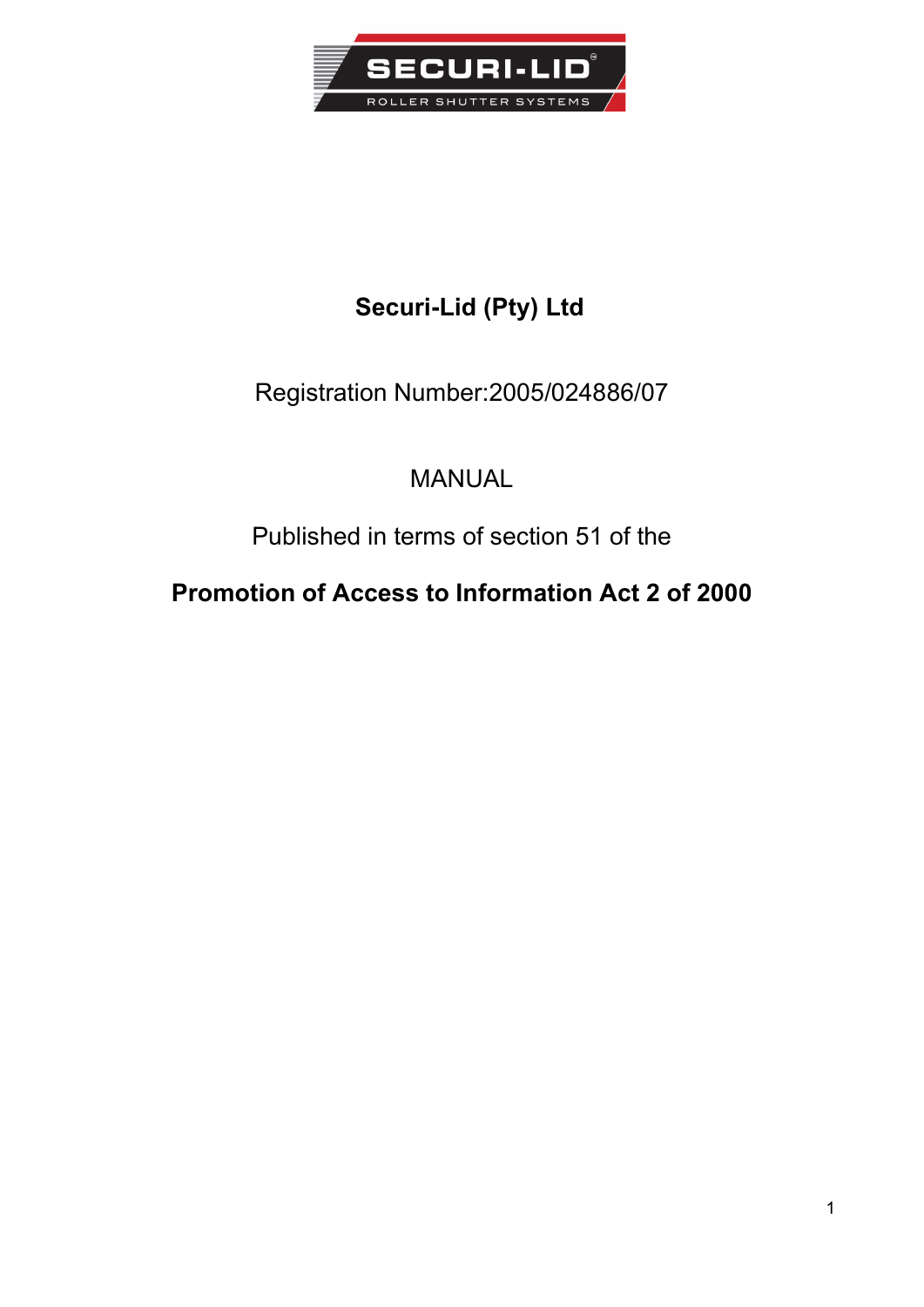

## **TABLE OF CONTENTS**

| $\overline{4}$ |  |
|----------------|--|
|                |  |
|                |  |
|                |  |
| 8              |  |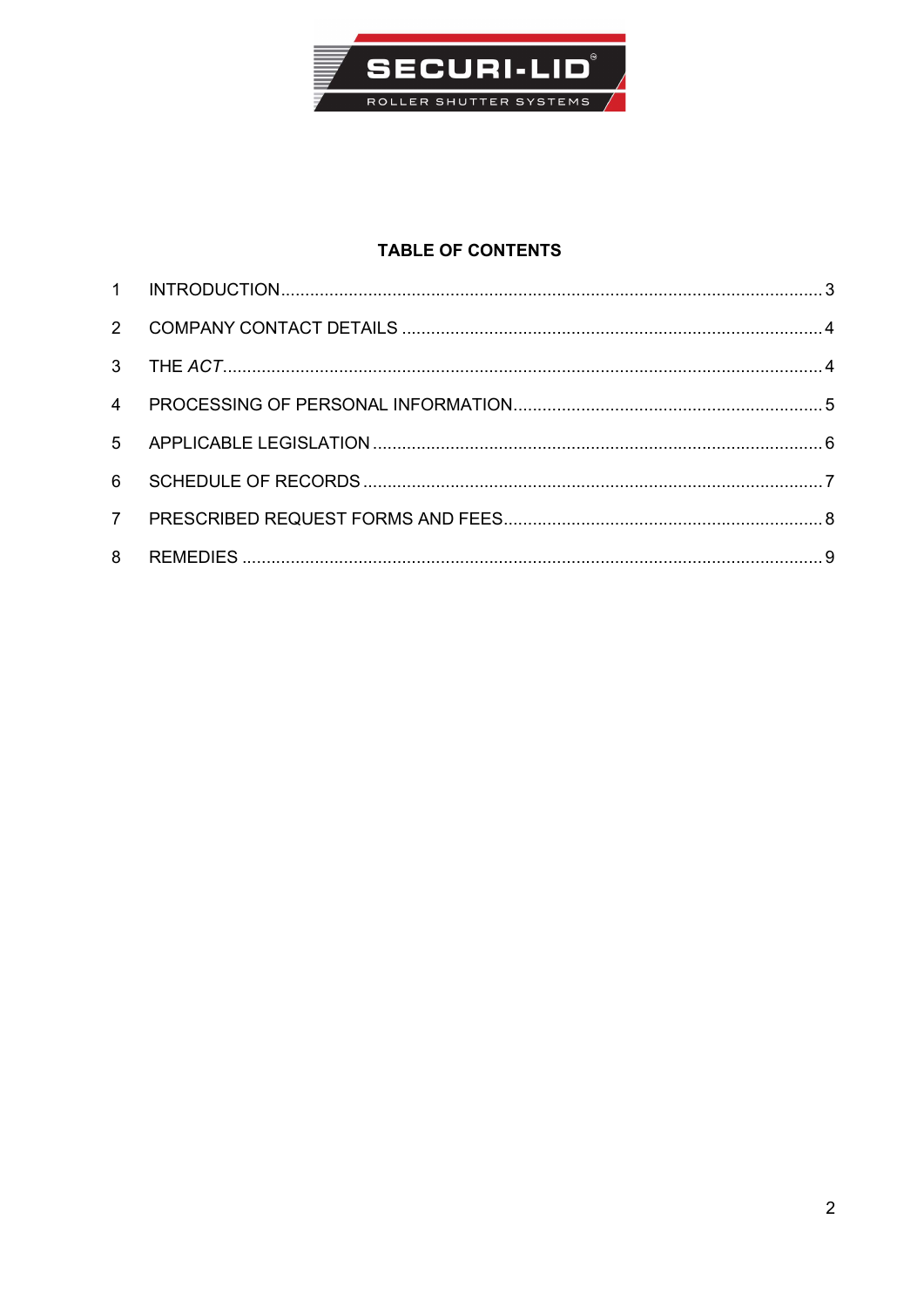

#### 1 INTRODUCTION

An innovative manufacturer, Securi-Lid (Pty) Ltd is a leading aluminum roller shutter systems specialist in the global automotive accessories market.

Our expertise is backed by over a decade's experience in the production of roll-top covers for light commercial vehicles and a range of Customised products. We take great pride in our design expertise and progressive manufacturing capabilities, while quality remains a top priority.

#### 1.1 AVAILABILITY OF THIS PAIA MANUAL

This manual is published on the Company website at www.securi-lid.co.za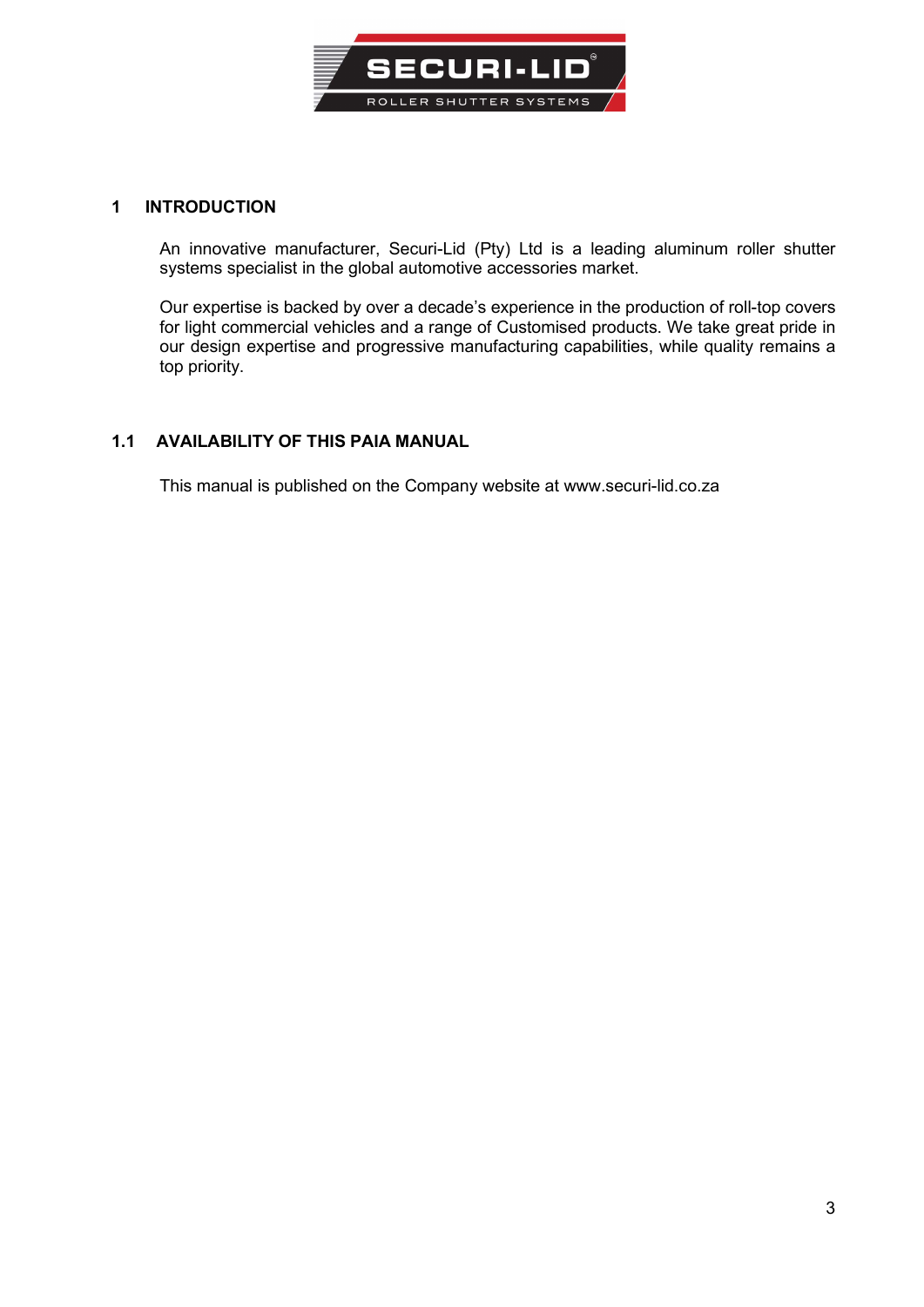

### 2 COMPANY CONTACT DETAILS

Persons designated/duly authorised persons:

| Directors:                 | Len Whittal<br>Ian MacDonald<br><b>Scott Woods</b><br>Nikki Hornigold |
|----------------------------|-----------------------------------------------------------------------|
| <b>Office Manager/CEO:</b> | Mr. Scott Woods                                                       |
| <b>Postal Address:</b>     | PO Box 27438, Greenacres, 6057                                        |
| <b>Street Address:</b>     | 255 Grahamstown Rd, Gate 5 Watt St, Deal Party, Port<br>Elizabeth     |
| <b>Telephone Number:</b>   | 041 484 3140                                                          |
| <b>Fax Number:</b>         | 041 484 2105                                                          |
| Email:                     | scott@securi-lid.com                                                  |

#### 3 THE ACT

The Act grants a requester access to records of a private body, if the record is required for the exercise or protection of any rights. If a public body lodges a request, the public body must be acting in the public interest.

Requests in terms of the Act shall be made in accordance with the prescribed procedures, at the rates provided. The forms and tariff are dealt with in paragraphs 6 and 7 of the Act.

Requesters are referred to the Guide in terms of Section 10 of the Act which has been compiled by the South African Human Rights Commission, which will contain information for the purposes of exercising Constitutional Rights. The Guide is available from the SAHRC.

#### The contact details of the Commission are:

| <b>Postal Address:</b>   | Private Bag 2700, Houghton, 2041 |  |
|--------------------------|----------------------------------|--|
| <b>Telephone Number:</b> | +27-11-877 3600                  |  |
| <b>Fax Number:</b>       | +27-11-403 0625                  |  |
| <b>Website:</b>          | www.sahrc.org.za                 |  |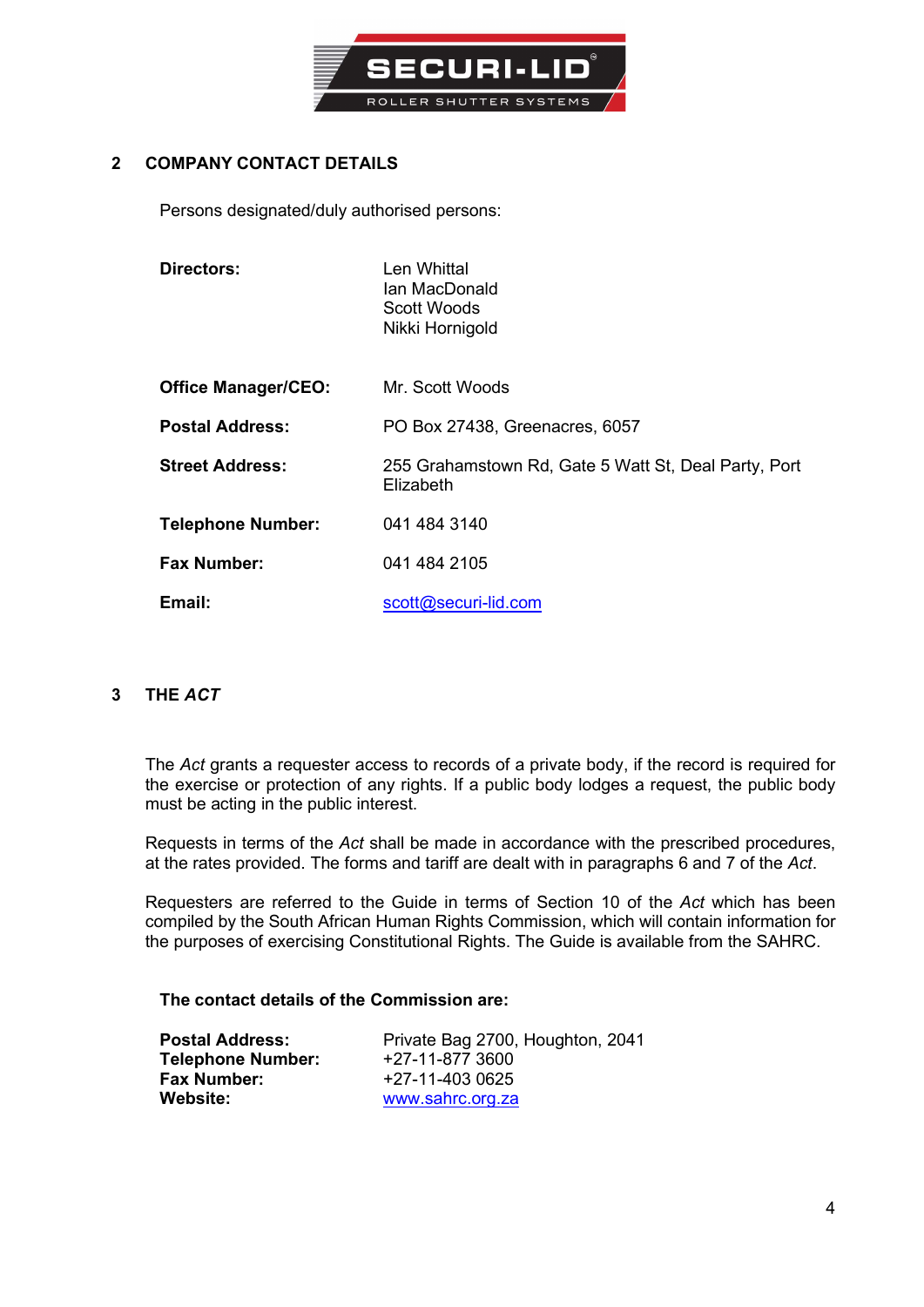

#### 4 PROCESSING OF PERSONAL INFORMATION

Securi-Lid takes the privacy and protection of personal information very seriously and will only process personal information in accordance with the current legislation regulating privacy.

Accordingly, the relevant personal information privacy principles relating to the processing thereof (including, but not limited to, the collection, handling, transfer, sharing, correction, storage, archiving and deletion) will be applied to any personal information processed by Securi-Lid.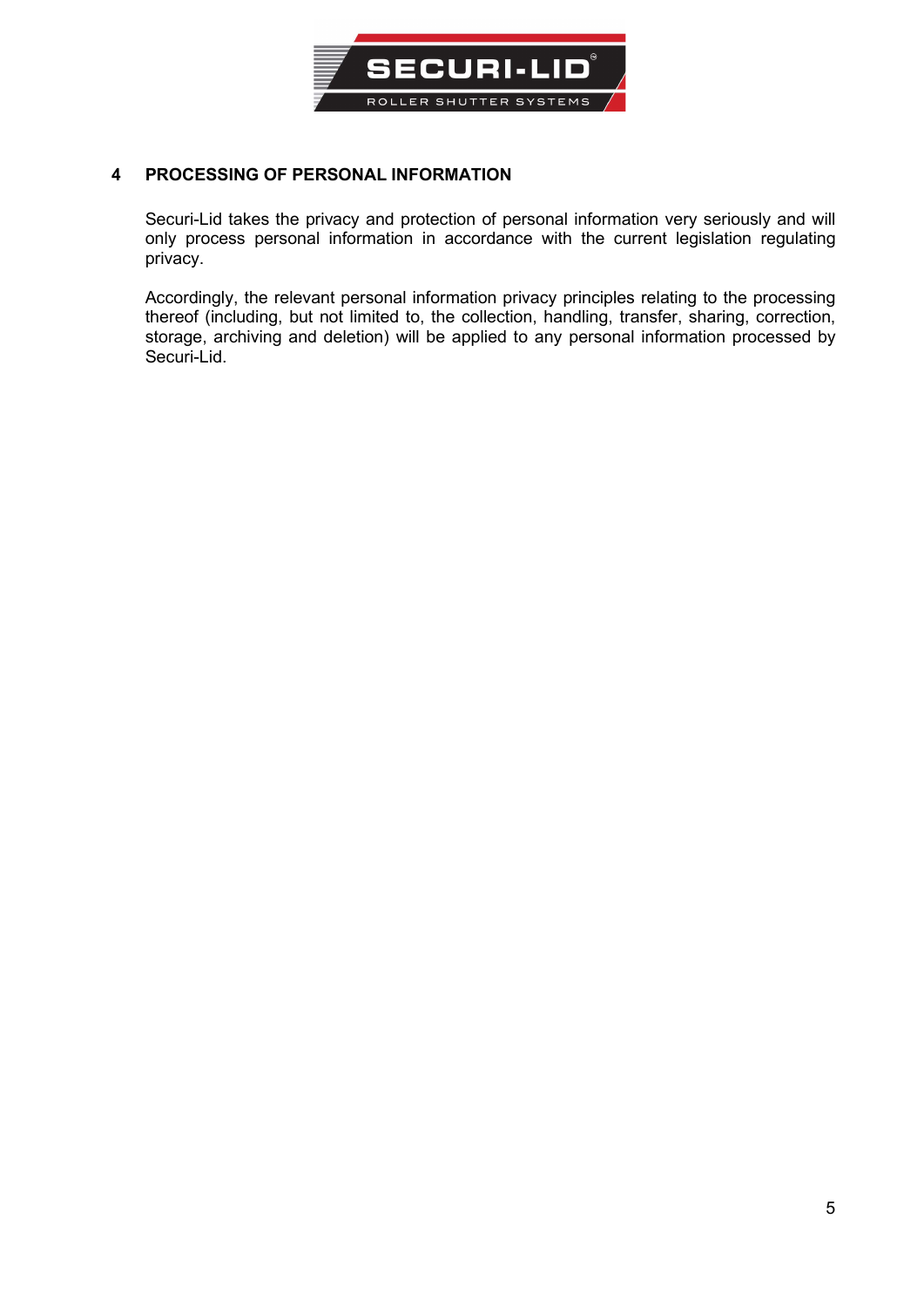

## 5 APPLICABLE LEGISLATION

| <b>No</b>       | <b>Ref</b>    | Act                                              |  |
|-----------------|---------------|--------------------------------------------------|--|
| $\mathbf 1$     | No 61 of 1973 | Companies Act                                    |  |
| $\overline{2}$  | No 98 of 1978 | Copyright Act                                    |  |
| 3               | No 55 of 1998 | <b>Employment Equity Act</b>                     |  |
| $\overline{4}$  | No 95 of 1967 | Income Tax Act                                   |  |
| 5               | No 66 of 1995 | Labour Relations Act                             |  |
| $6\phantom{1}6$ | No 89 of 1991 | Value Added Tax Act                              |  |
| $\overline{7}$  | No 37 of 2002 | Financial Advisory and Intermediary Services Act |  |
| 8               | No 75 of 1997 | Basic Conditions of Employment Act               |  |
| 9               | No 69 of 1984 | <b>Close Corporations Act</b>                    |  |
| 10              | No 25 of 2002 | Electronic Communications and Transactions Act   |  |
| 11              | No 2 of 2000  | Promotion of Access of Information Act           |  |
| 12              | No 30 of 1996 | Unemployment Insurance Act                       |  |
| 13              | No 4 of 2013  | Protection of Personal Information Act           |  |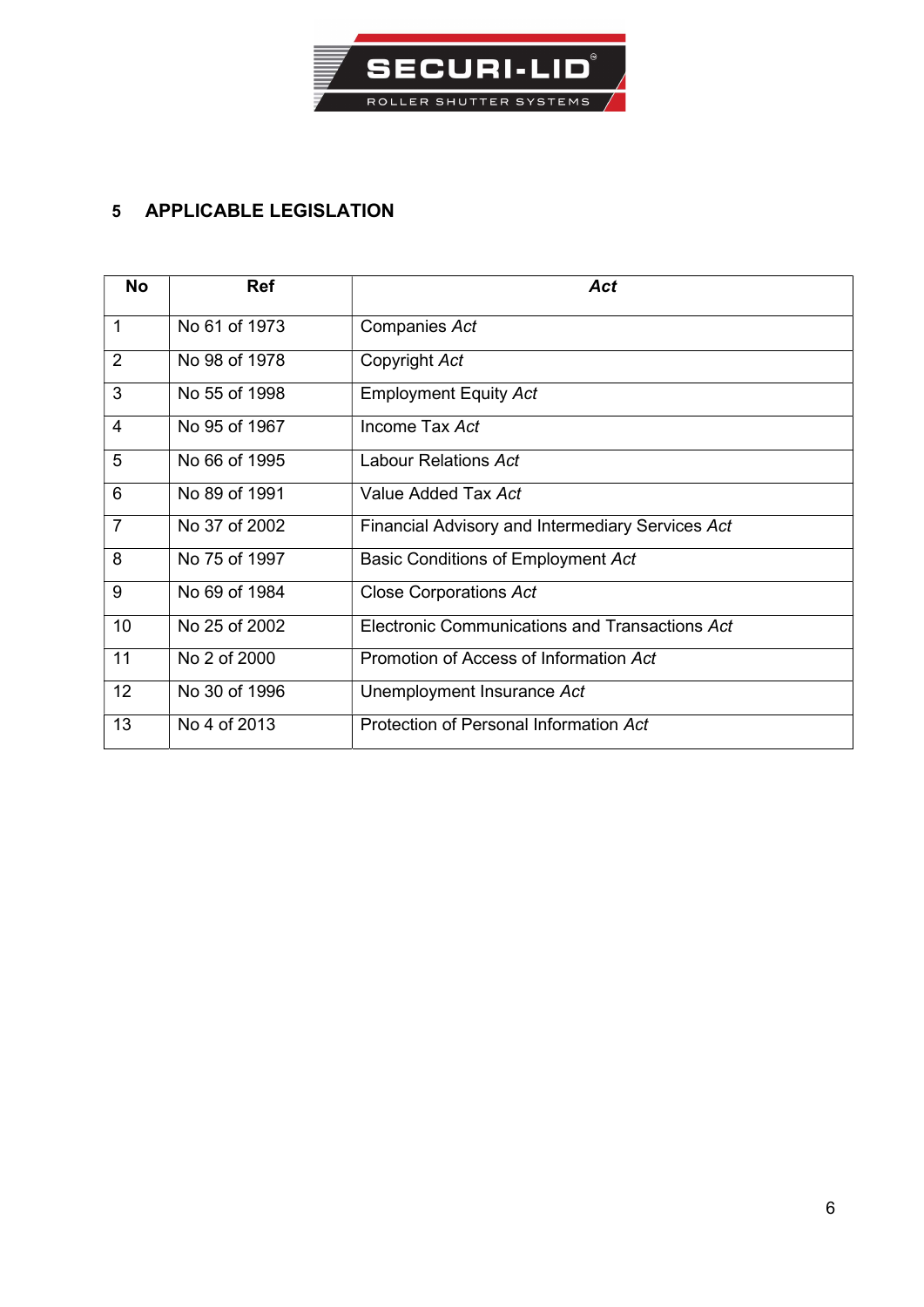

## 6 SCHEDULE OF RECORDS

| <b>Records</b>        | <b>Subject</b>                                                                                                   | <b>Availability</b>                                     |
|-----------------------|------------------------------------------------------------------------------------------------------------------|---------------------------------------------------------|
| <b>Public Affairs</b> | <b>Public Product information</b>                                                                                | Freely available on web site<br>www.securi-lid.com      |
|                       | <b>Public Corporate Records</b>                                                                                  | Request in terms of PAIA                                |
|                       | Media releases                                                                                                   | Freely available on web site<br>www.securi-lid.com      |
| Financial             | <b>Financial Statements</b>                                                                                      | Request in terms of PAIA                                |
|                       | <b>Financial and Tax Records</b><br>(Company & Employees)<br><b>Management Accounts</b><br><b>Asset Register</b> |                                                         |
| Marketing             | <b>Market Information</b>                                                                                        | Limited information available<br>on website (see above) |
|                       | <b>Public Customer Information</b><br><b>Product Brochures</b><br><b>Owner Manuals</b>                           |                                                         |
|                       | <b>Field Records</b>                                                                                             | Request in terms of PAIA                                |
|                       | <b>Performance Records</b>                                                                                       |                                                         |
|                       | Product sales records                                                                                            |                                                         |
|                       | <b>Marketing Strategies</b>                                                                                      |                                                         |
|                       | <b>Customer Database</b>                                                                                         |                                                         |
|                       | <b>Dealer Franchise</b>                                                                                          |                                                         |
|                       | Documents                                                                                                        |                                                         |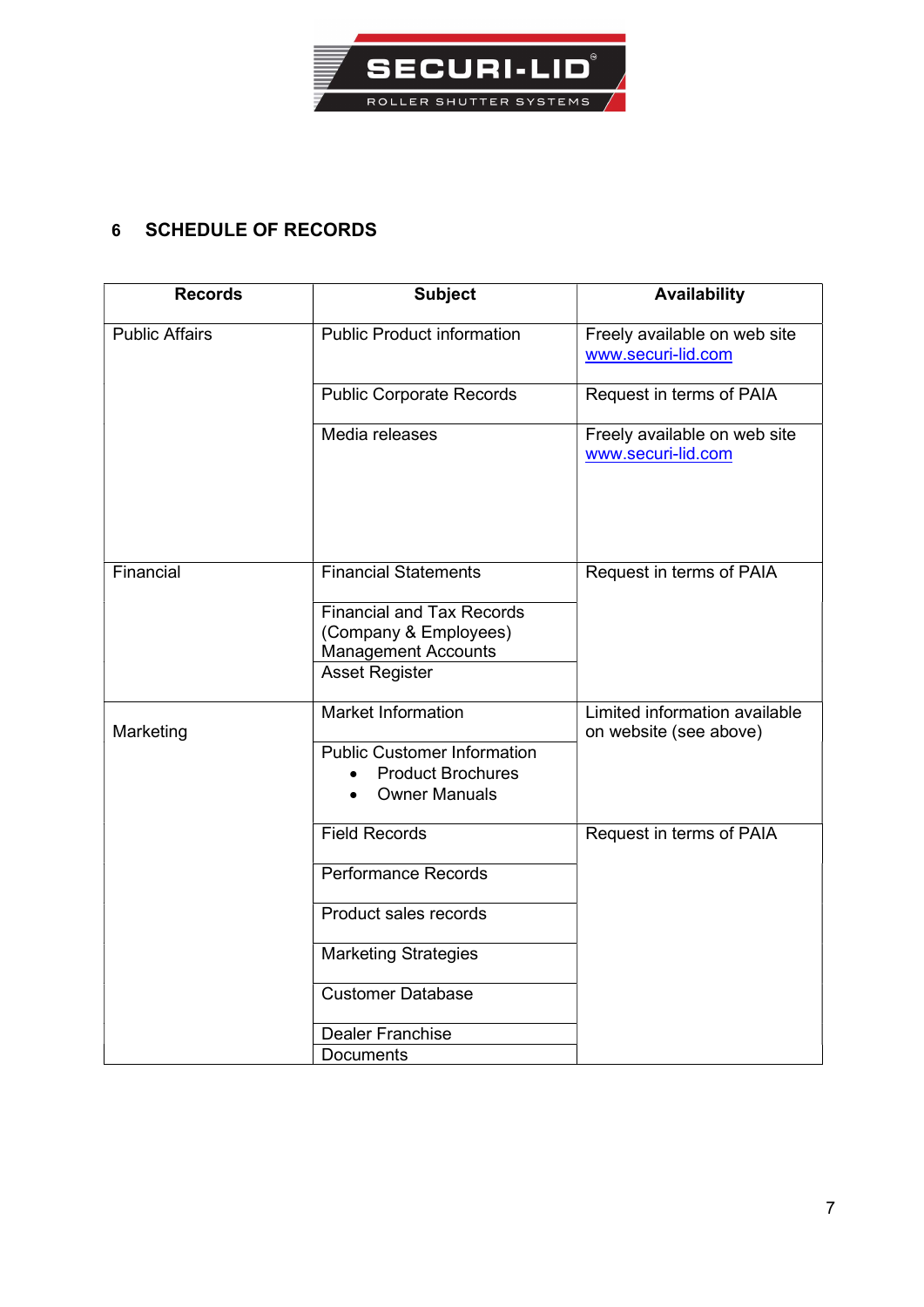

### 7 PRESCRIBED REQUEST FORMS AND FEES

#### 7.1 Form of request

To facilitate the processing of your request, kindly:

- Use the prescribed form on the Company website.
- Address your request to the Head of the Company (CEO).
- Provide sufficient detail to enable the Company to identify:
	- a) The record(s) requested.
	- b) The requestor (and, if an agent is lodging the request, proof of capacity).
	- c) The South African postal address, email address or fax number of the requestor.
	- d) The form of access required.
	- e) The South African postal address, email address or fax number of the requestor.
	- f) If the requester wishes to be informed of the decision in any manner (in addition to written) the manner and particulars thereof.

### 7.2 Prescribed fees

The following applies to requests (other than personal requests):

- A requestor is required to pay the prescribed fees (R50.00) before a request will be processed.
- If the preparation of the record requested requires more than the prescribed hours (six), a deposit shall be paid (of not more than one third of the access fee which would be payable if the request were granted).
- A requestor may lodge an application with a court against the tender/payment of the request fee and/or deposit.
- Records may be withheld until the fees have been paid.
- The detailed Fee Structure is available on the website of the Company, at the following address: www.securi-lid.com.

### 7.3 Access to prescribed forms and fees

Prescribed forms and fees are published on the Company website or, alternatively, copies can be requested from the CEO of the Company (see contact details in section 2).

Prescribed forms and fees can be found on the Company website as follows:

- Forms:
	- https://securi-lid.co.za/wp-content/uploads/2021/06/Prescribed-PAIA-access-form.pdf
- Fees:
	- https://securi-lid.co.za/wp-content/uploads/2021/06/Prescribed-PAIA-feesschedule.pdf